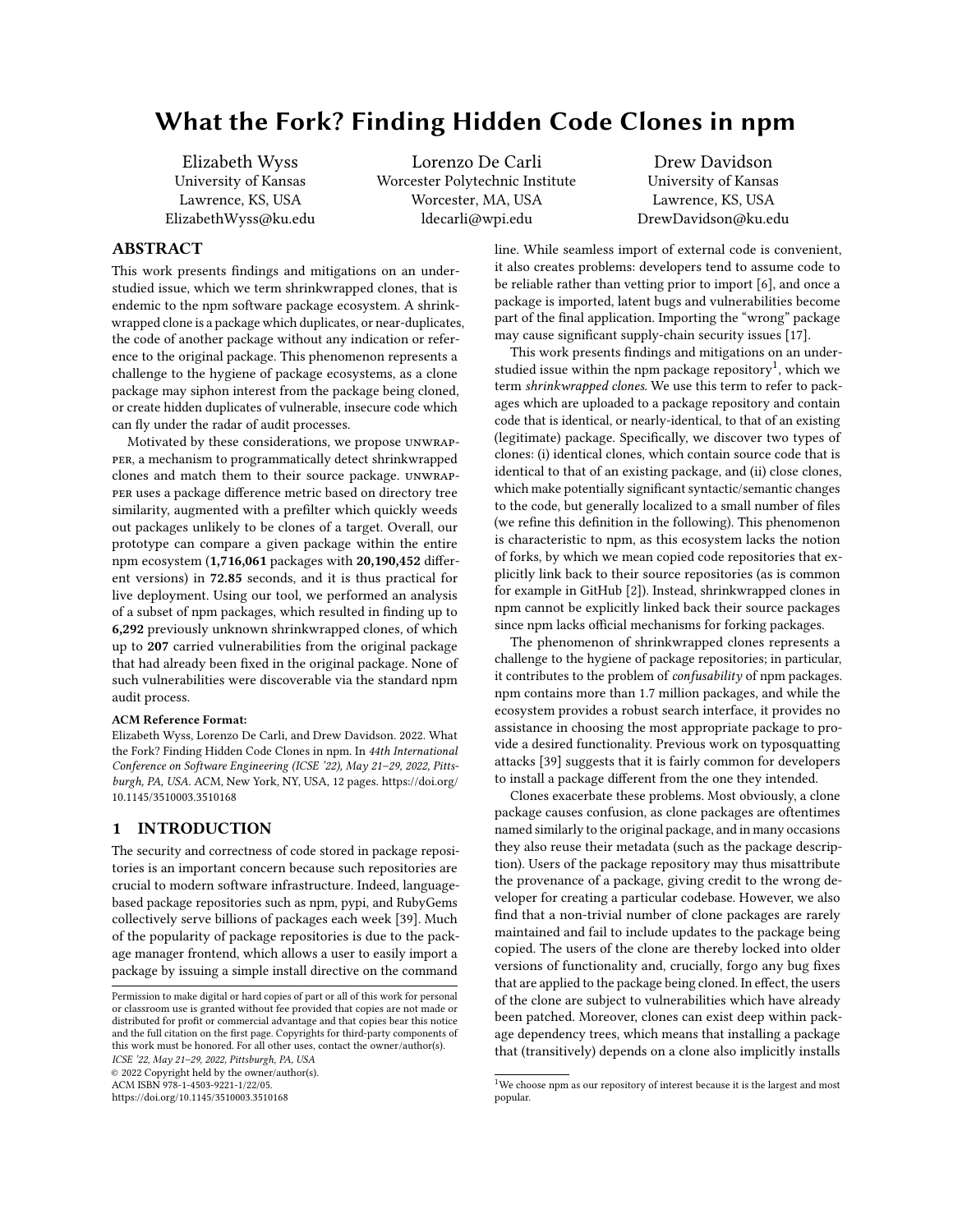that clone via npm's automated dependency resolution mechanism. For these reasons, a user may be unaware that they have downloaded a clone, wherein vulnerabilty disclosures fail to propagate, because there is no facility in npm to link a clone to the package that has been cloned.

In this work, we study the scope and impact of shrinkwrapped clones. Detecting shrinkwrapped clones presents several challenges. First, there is no agreed-upon standard on what extent of code-reuse constitutes a code clone [\[21,](#page-11-3) [22,](#page-11-4) [25,](#page-11-5) [29,](#page-11-6) [30,](#page-11-7) [38\]](#page-11-8). Second, close clones - i.e., clones that make changes to the original package - exhibit local but complex syntactic modifications (e.g. translating CommonJS syntax to ES6). Thus, they are incompatible with many existing clone detectors, which focus on the insertion and deletion of statements [\[25,](#page-11-5) [29\]](#page-11-6) (we further review related work in Section 6). Finally, in order to determine whether a package clones any other, the package must be compared to the entirety of npm, which leaves limited to no time for any form of code analysis. We address these challenges with a parametrizable heuristic designed for pairwise package comparison. The heuristic defines shrinkwrapped clones via a tunable file-granularity syntactic distance threshold. With this approach, any two packages whose distance is below the threshold are consid-ered close clones, or identical clones if the distance equals one<sup>[2](#page-1-0)</sup> (we discuss strategies for tuning the threshold in Section 3). The heuristic only considers whole-file hashes and eschews tokenization and any form of lexical analysis, making it computationally efficient - a package can be matched for clones against the entirety of npm in a matter of seconds. Based on this heuristic, we propose unwrapper: a mechanism to detect when a package is a clone of another more popular package.

Explicitly linking a clone to the package from which it came has several benefits. It enhances the provenance information of packages, restoring the connection to the originators of the package. Furthermore, it allows users to avoid clone packages, preventing them from unwittingly using a less-maintained copy of a codebase and directing them to the original. Finally, users can be made aware of any vulnerabilities that may have been reported in the original version of the package. Thus, our approach constitutes a turnkey solution, suitable for operating over the package repository with no manual intervention.

Overall, our work makes the following contributions:

- We identify and characterize the problem of shrinkwrapped clones in the npm package repository.
- We propose unwrapper, a technique to check when a package is a shrinkwrapped clone of any other package.
- We evaluate unwrapper and find that it is effective in practice to identify shrinkwrapped clones with reasonable time and space overhead (the majority of packages can be compared to the existing 20M package set for clones in 72.85 seconds using off-the-shelf hardware).
- We report our findings based on the analysis of a subset of npm. Our analyses identified up to 6,292 clones. Up to 2159 relied on vulnerable, outdated dependencies. Furthermore, up to 207 clones directly incorporated

ICSE '22, May 21-29, 2022, Pittsburgh, PA, USA Elizabeth Wyss, Lorenzo De Carli, and Drew Davidson vulnerabilities which were not discoverable via the npm audit process.

> Additionally, we publicly release our code and supporting data, freely distributed via the Open Science Framework [\[5\]](#page-10-2):

# [https://osf.io/jfk3n/?view\\_only=6f930d1de870](https://osf.io/jfk3n/?view_only=6f930d1de8704a26903540f75982bffb) [4a26903540f75982bffb](https://osf.io/jfk3n/?view_only=6f930d1de8704a26903540f75982bffb)

The remainder of our paper is structured as follows. Section [2](#page-1-1) reviews background material. Section [3](#page-3-0) provides technical details of the clone detection methodology. We describe results of our experiments in Section [4,](#page-5-0) and discuss our findings in Section [5.](#page-9-0) We review related work in Section [6,](#page-9-1) and conclude in Section [7.](#page-10-3)

### <span id="page-1-1"></span>2 BACKGROUND

# 2.1 npm

npm consists of a package manager and a repository for software developed for the Node.js environment. npm is the largest online language-based software ecosystem [\[41\]](#page-11-9); it contains millions of publicly available packages and weekly download counts range from hundreds of millions to billions. Similar to other package management tools, the primary goal of npm is to simplify third-party code reuse by managing software dependencies. When a user issues the npm install command, the front-end constructs a tree of all required dependencies and then installs each package within the tree without the need for user involvement. npm allows packages to be downloaded freely (either directly or as dependencies of another package), and allows new packages to be uploaded without any external moderation. However, the maintainers have a security team whose goal is to detect and remove explicitly malicious packages, either via internal analysis or by collecting external reports [\[31\]](#page-11-10).

# 2.2 Versioning and Forking

Development in npm is characterized by fast-evolving code and extensive code reuse via import of external dependencies, even for trivial functionality [\[6\]](#page-10-0). To help prevent breakage in a package due to the evolution of its dependencies, npm automatically freezes dependencies within a compatible version range, and further allows developers to specify exact dependency versions via a process known as shrinkwrapping. Using this feature guarantees that dependencies will always be fetched at the version they were originally imported. However, npm offers no official support for developers wishing to modify a third-party package prior to importing it. In other words, there is no explicit concept of a fork as in other ecosystems such as GitHub [\[2\]](#page-10-1). As such, developers seeking to modify an existing package must download, alter, and then republish the modified package under a new name. For this reason, modified packages on npm are difficult to detect; to make matters worse, when a package is manually duplicated, information attached to that package is lost. Critically, this lost information includes both the original version history and any known vulnerabilities associated to the original package (typically retrievable via npm audit). Thus, the act of duplicating a package implicitly hides

<span id="page-1-0"></span> $^{2}$ npm packages contain a unique-per-package metadata file which limits package distance to a minimum of 1.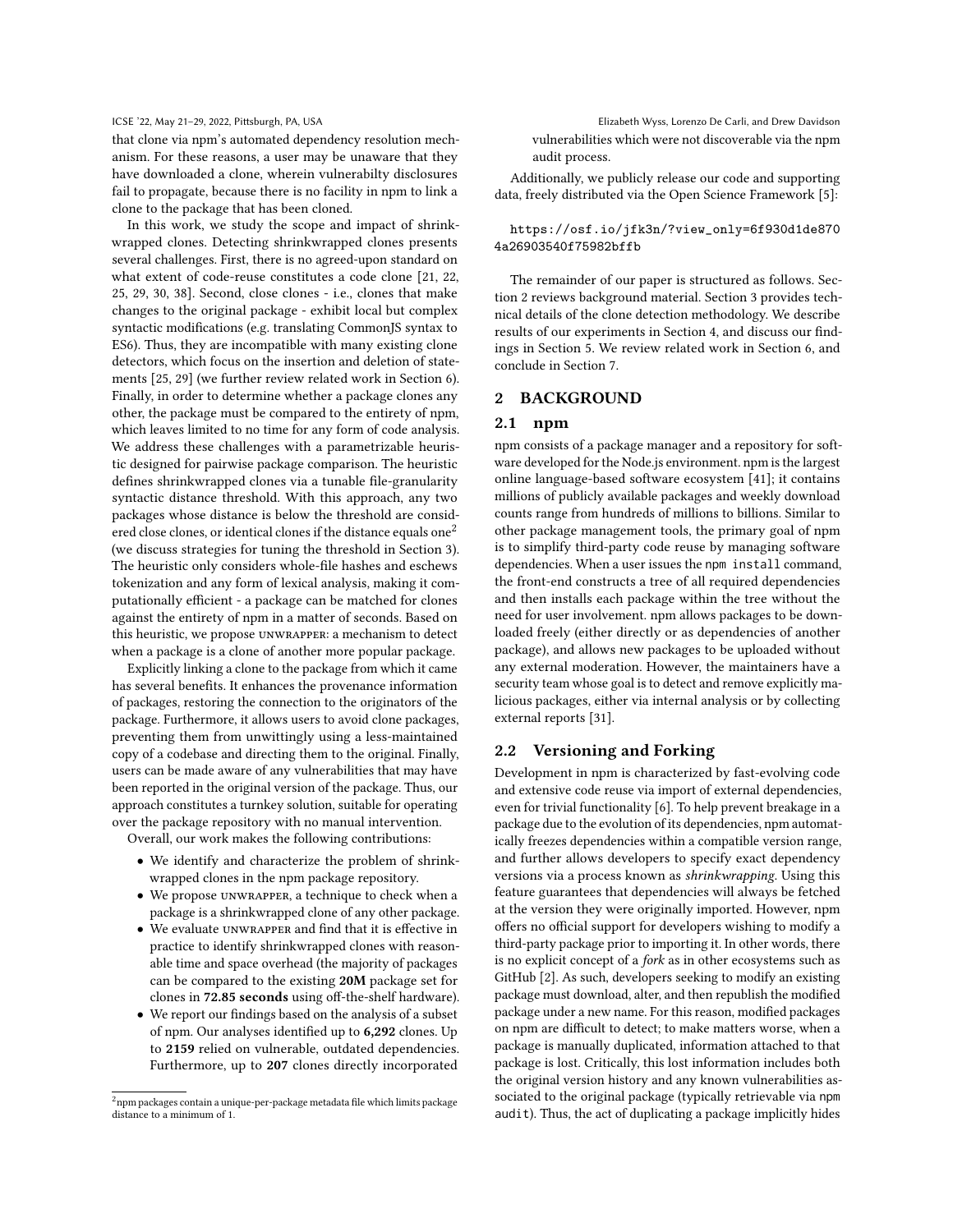What the Fork? Finding Hidden Code Clones in npm **ICSE '22, May 21-29, 2022, Pittsburgh, PA, USA** 

```
opts.log.http(
  'fetch',
  `${method.toUpperCase()} ${res.status}
   ${res.url} ${elapsedTime}ms${attemptStr}
   ${cacheStr}`
)
```
Listing 1: Vulnerable code snippet present in unpatched versions of **npm-registry-fetch** and in the most up-todate version of **@evocateur/npm-registry-fetch**

```
let urlStr
try {
  const \{ \text{ URL } \} = \text{require('url')}const url = new URL(res.url)
  if (url.password)
    url.password = '***'urlStr = url.toString()
} catch (er) {
  urlStr = res.url
}
opts.log.http(
  'fetch',
  `${method.toUpperCase()} ${res.status}
   ${urlStr} ${elapsedTime}ms${attemptStr}
   ${cacheStr}`
)
```
Listing 2: Nonvulnerable code snippet present in patched versions of **npm-registry-fetch**

important information including authorship, whether more recent versions of the same package exist, and any known security issues.

# 2.3 Shrinkwrapped Clones

The goals of our work are (i) to measure how frequently developers duplicate—and potentially modify— third-party packages into one of their packages; (ii) to determine whether this process can have negative security implications; and (iii) to devise techniques for identifying the "missing link" between duplicate npm packages and the original package. One question we do not investigate is why developers perform such duplication; as this would require making inferences or assumptions about developers' intentions and goals. However, we did observe that in many cases duplicates are exact copies of the original package; therefore, including a duplicate accomplishes the same result as shrinkwrapping the original package at the duplicated version. It is for this reason that we refer to these packages as shrinkwrapped clones. An example includes the package redux-form-v6, which is an exact copy of redux-form at version 6.4.3.

While we use shrinkwrapped clones as an umbrella term for all duplicates, we also note that in some cases developers make

<span id="page-2-2"></span>

| Metric                        | npm        |  |
|-------------------------------|------------|--|
| <b>Total Unique Packages</b>  | 1,716,061  |  |
| Total Unique Package Versions | 20,190,452 |  |
| Total Size (Compressed)       | 13 TB      |  |

Table 1: Statistics related to the size of the npm package repository

small functional changes to duplicate code prior to republishing. A manual review of such cases reveal that in the large majority of cases the developer intends to remove functionality (as in the case of @cypress/listr-verbose-renderer, which is near-identical to listr-verbose-renderer but disables logging) or to implement programmer preferences (@xtuc/ ieee754 is a clone of iee754 but reconstructed using CommonJS syntax rather than ES2015 syntax).

The observation above warrants further analysis: to what extent should modifications made to a package cause a duplicate to not be considered a clone? Rather than addressing the question above—which cannot be answered quantitatively we empirically define a difference metric and a threshold below which two packages are labeled as clones. We provide details on metric and threshold in Section [3,](#page-3-0) and further discuss our findings in Section [4.](#page-5-0)

# 2.4 Vulnerabilities Introduced by Clones

As described in Section [1,](#page-0-1) shrinkwrapped clones can carry latent vulnerabilities from the time of their creation. One such example is present in the @evocateur/npm-registry-fetch package, which is a clone of the npm-registry-fetch package. Versions of npm-registry-fetch prior to version 4.0.5 contain a sensitive data exposure vulnerability in which private information such as password values are written to stdout and log files [? ]. The vulnerable code snippet is depicted in Listing [1,](#page-2-0) and the relevant patched code snippet that fixes the vulnerability is depicted in Listing [2.](#page-2-1) @evocateur/npmregistry-fetch copied the codebase of npm-registry-fetch at version 3.9.1, which contains the known sensitive data exposure vulnerability. Although @evocateur/npm-registryfetch has received two minor updates since it was first published, none of these updates fix the sensitive data exposure vulnerability that still remains in the package's codebase.

# 2.5 Scale of npm Analysis

Table [1](#page-2-2) describes the total size of npm in terms of packages, versions, and storage. It is a nontrivial problem to individually analyze millions of package versions, accounting for over 13 terabytes of package data in total. As such, we focus our efforts on caching metadata and applying heuristics to analyze such metadata at scale. This metadata-based approach is consistent with ongoing industry efforts to analyze large-scale open source package repositories such as the Package Feeds [\[4\]](#page-10-4) and Kritis [\[3\]](#page-10-5) projects. We believe that our metadata-based approach is efficient and sufficient in detecting shrinkwrapped clones; we describe our approach in detail in Section [3,](#page-3-0) and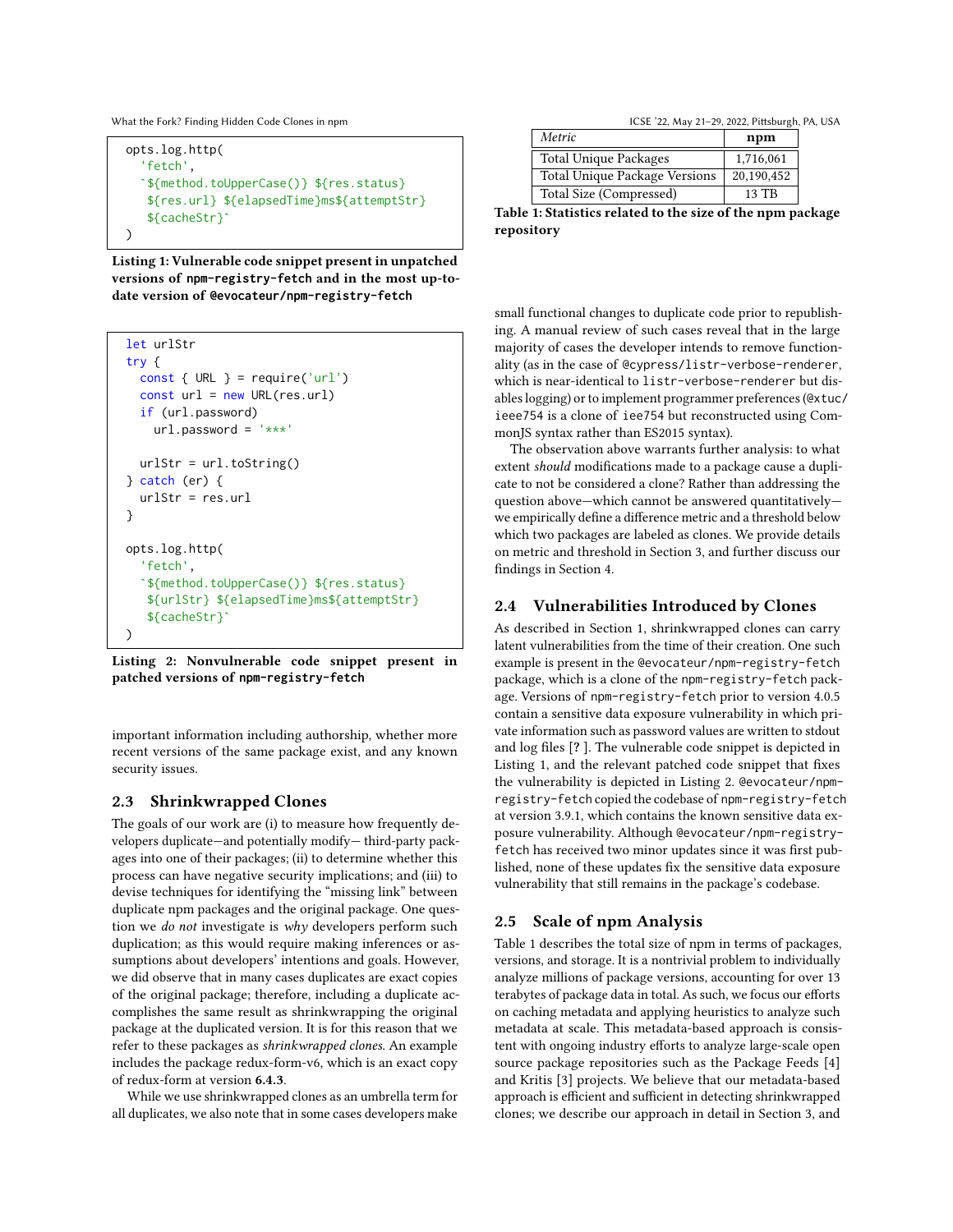<span id="page-3-1"></span>



Figure 1: Workflow of unwrapper from collection of packages to classification

we provide justification for the effectiveness of this approach in Section [4.](#page-5-0)

#### <span id="page-3-0"></span>3 UNWRAPPER DESIGN

Based on our observations described in Section [2,](#page-1-1) we design unwrapper to identify instances of shrinkwrapped clones that exist within npm. In this section, we describe our goals for this tool and how our design meets those goals.

### 3.1 unwrapper Assumptions and Goals

At a high level, we are interested in identifying instances of packages that are similar to another known package. Furthermore, we also intend to propose practical techniques to identify these objects at ecosystem scale. We assume that while a developer may fail to explicitly acknowledge the source of a shrinkwrapped clone, no attempt is made to obfuscate similarity at the code level. This assumption is based on the lack of incentive to do so; most npm package code is provided under permissive licenses which allow reuse [\[24\]](#page-11-11), and there is no direct negative consequences for code duplication.

We envision UNWRAPPER being used to retroactively detect shrinkwrapped clones that are already present in npm, restoring the provenance of the package code. Using unwrapper in this way allows users of npm to detect whether packages that they depend on are shrinkwrapped clones and to suggest the original package that they may prefer. We also envision unwrapper being used to proactively detect if a new package being added to npm is a clone at the time it is published.

The popularity of npm makes analysis challenging – the number of existing packages already in the repository is significant. Furthermore, we observe that a key problem with shrinkwrapped clones is that they are clones of non-current versions of other packages. Thus, unwrapper needs to match

ICSE '22, May 21-29, 2022, Pittsburgh, PA, USA Elizabeth Wyss, Lorenzo De Carli, and Drew Davidson any package of interest against the entirety of the npm ecosystem, including all versions of all packages. Additionally, approximately 850 new packages are uploaded daily to npm [\[15\]](#page-10-6). unwrapper must remain able to process all new packages without slowing down their deployment.

### 3.2 Design Overview

Based on the discussion above, we design unwrapper with the goal of being able to scale with the growth of a repository; it must be relatively fast and lightweight in its analysis and be capable of running in an environment separate from the repository itself. The overall unwrapper pipeline is depicted in Figure [1.](#page-3-1) Packages are initially acquired using an npm crawler and listener (module 1 in Figure [1\)](#page-3-1). The task of determining whether a package is a clone of another is primarily carried by the Clone Detector component (module 3). Our approach to shrinkwrapped clone detection leverages the identification of differences between directory trees of candidate original-clone pairs–where each file node is labeled by its name and checksum, and no other information about the file is considered. This approach does not require performing any code analysis other than checksum computation and is consistent with the assumption of non-adversarial settings.

However, we found that while this approach is efficient, it is too time-intensive for live analysis of new package uploads. Thus, we augmented it with a prefiltering step (module 2). This prefilter sits between the package dataset and the clone detector, and quickly weeds out packages unlikely to be shrinkwrapped clones. In the following, we describe each component in detail.

#### 3.3 npm Interface

The frontend of unwrapper interfaces with npm to collect information from every version of every package that is currently available and analyzes new packages in a timely fashion. We accomplished package collection by implementing an npm crawler which downloads and stores each package version locally. This approach allows packages to be accessed rapidly and without burdening the repository with analysis requests. Since changes to packages are necessarily made as new versions, the package database remains accurate for all existing package versions and only needs to be updated with new versions as they are added to the repository. To support updates, we implement an npm listener that triggers whenever a new package – or a new version of an existing package – is added to the repository. New entries are automatically added to the local package database and queued for detection as shrinkwrapped clones. The listener uses the npm webhook system and is automatically notified of updates without the need for polling. Using this system means that new packages and versions are added to the analysis queue in real-time.

# 3.4 Clone Detector

This component takes in a shrinkwrapped clone package candidate pair, and evaluates their similarity by computing a domain-specific pairwise difference metric which we term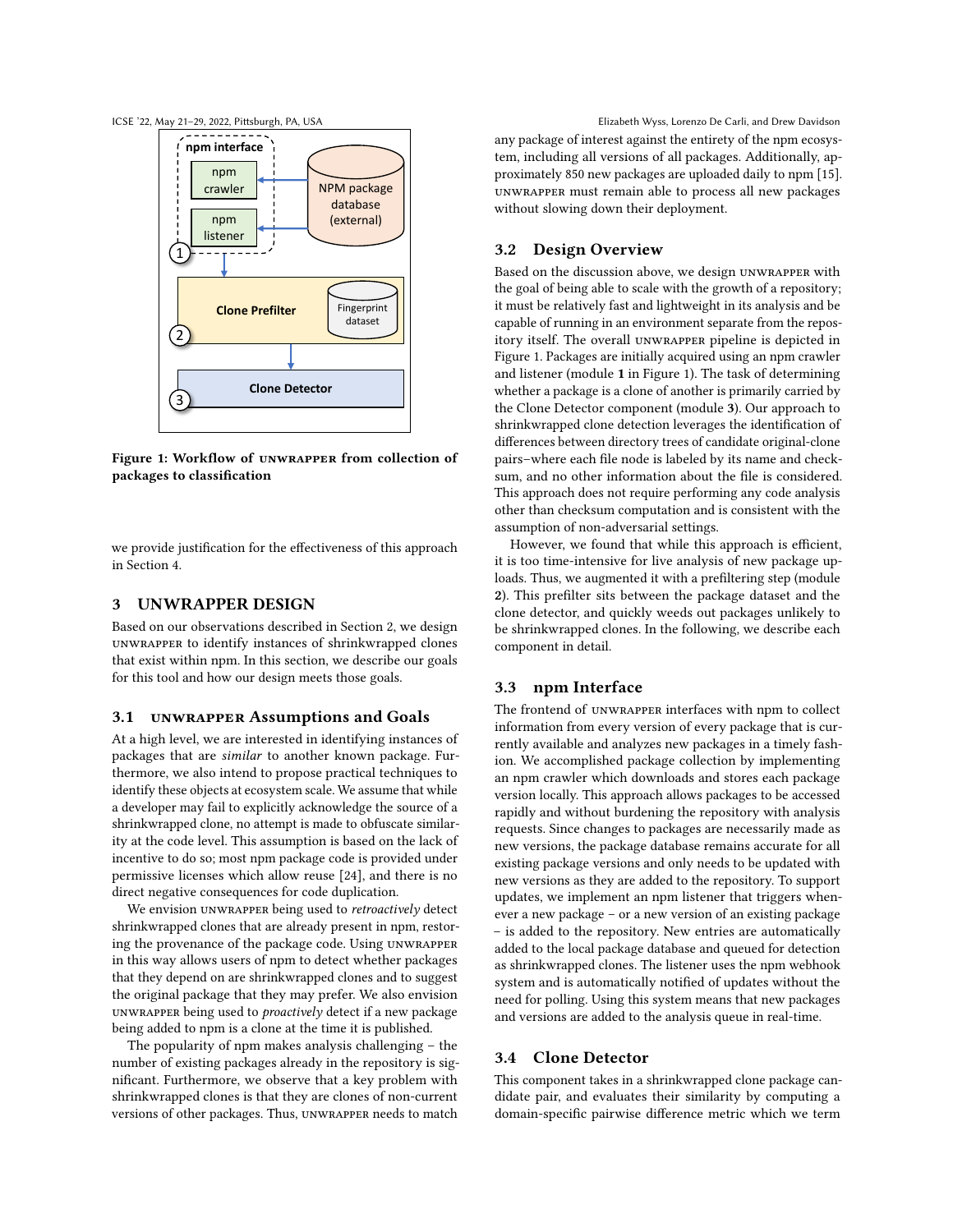<span id="page-4-0"></span>What the Fork? Finding Hidden Code Clones in npm **ICSE '22, May 21-29, 2022, Pittsburgh, PA, USA** 



Figure 2: Operation of the Clone Detector

d-score. More precisely, the difference between two packages  $P$  and  $Q$  is defined as:

$$
d_{P,Q} = I + 2(U_P + U_Q)
$$

where  $I$  is the number of identically named files with different checksums amongst both packages, and  $U_P$ ,  $U_O$  are the number of files unique (name-wise) to only one of the packages. As such, packages with a lower difference score are more similar than packages with a higher difference score, and packages with a difference score of one are semantically identical, differing only in their package.json metadata file which is guaranteed to be unique to each package. A candidate package is considered to be a clone of the input package if their pairwise d-score is less than a given threshold  $T_D$  across any version of either package. We present the design of our clone detector in Figure [2.](#page-4-0)

3.4.1 Difference Threshold. We determine an appropriate difference threshold by manually building an initial dataset of clone packages. To do so, we analyze the extent to which repository URLs $^3$  $^3$  are duplicated across the 10,000 most popular npm packages. The initial analysis returned thousands of hits; the large majority of such hits are caused by packages which are sub-modules to other packages (e.g. the lodash.\_getarray package is a sub-module of the lodash package which exports the getArray function from lodash). To filter out these submodule packages, we removed packages that shared maintainers with the packages that duplicated their repository URLs. Applying this filter left 38 packages, and manual review of these packages empirically showed all of them to contain codebases that were initially copied over from the packages that their duplicated repository URLs originate from.

We then examined the distribution of  $d$ -scores within the sample of 38 packages (plotted in Figure [3\)](#page-4-2). 34 out of 38 clones have d-scores at or below 11. Conversely, analysis of a set of package pairs which do not include clones reveal  $d$ -scores in the tens or hundreds. The four identified clone packages with -scores greater than 11 all made substantial changes to the core functionality of the packages that they cloned and had d-scores no less than 17. Thus, to minimize false positives, we



<span id="page-4-2"></span>

<span id="page-4-3"></span>Figure 3: Distribution of difference scores across a sample of 38 manually identified clone packages

|      | Clone File Tree Size $\parallel$ d-score Threshold |
|------|----------------------------------------------------|
|      |                                                    |
| 2    |                                                    |
| 3    |                                                    |
|      |                                                    |
| -5   |                                                    |
|      | 10                                                 |
| $7+$ |                                                    |

Table 2:  $d$ -score threshold by clone file tree size

empirically choose  $11$  as the d-score threshold below which two packages are labeled as shrinkwrapped clones.

This  $d$ -score threshold is further tightened in cases where packages have very few files as to prevent small packages from being falsely over-reported as shrinkwrapped clones of other small packages. Table [2](#page-4-3) depicts our determined  $d$ -score threshold as a function of file tree size. These thresholds were selected empirically by measuring the  $d$ -scores in cases where small packages were falsely identified as shrinkwrapped clones of other small packages.

#### 3.5 Clone Prefilter

Our design goal of supporting real-time detection of shrinkwrapped clones requires a scalable analysis that accounts for the size and rapid growth of npm. Handling the scale of npm is a technical challenge in its own right. Our core similarity metric requires a pairwise comparison against each package version, of which there are over 20 million at the time of this writing. In recognition of this scalability challenge, we implement a clone prefilter mechanism which rapidly determines if a package is a candidate for pairwise similarity metric checking.

The first design goal for the prefilter is to speed up matching against the pre-existing package dataset. Furthermore, it should eliminate packages from consideration that are unlikely to be marked as clones during the full clone detection pass.

<span id="page-4-1"></span> $3$ npm packages can optionally express a source repository URL, such as a GitHub page, as metadata (we further analyze the effectiveness of source repository URL duplication as a clone detection signal in Section 4.3).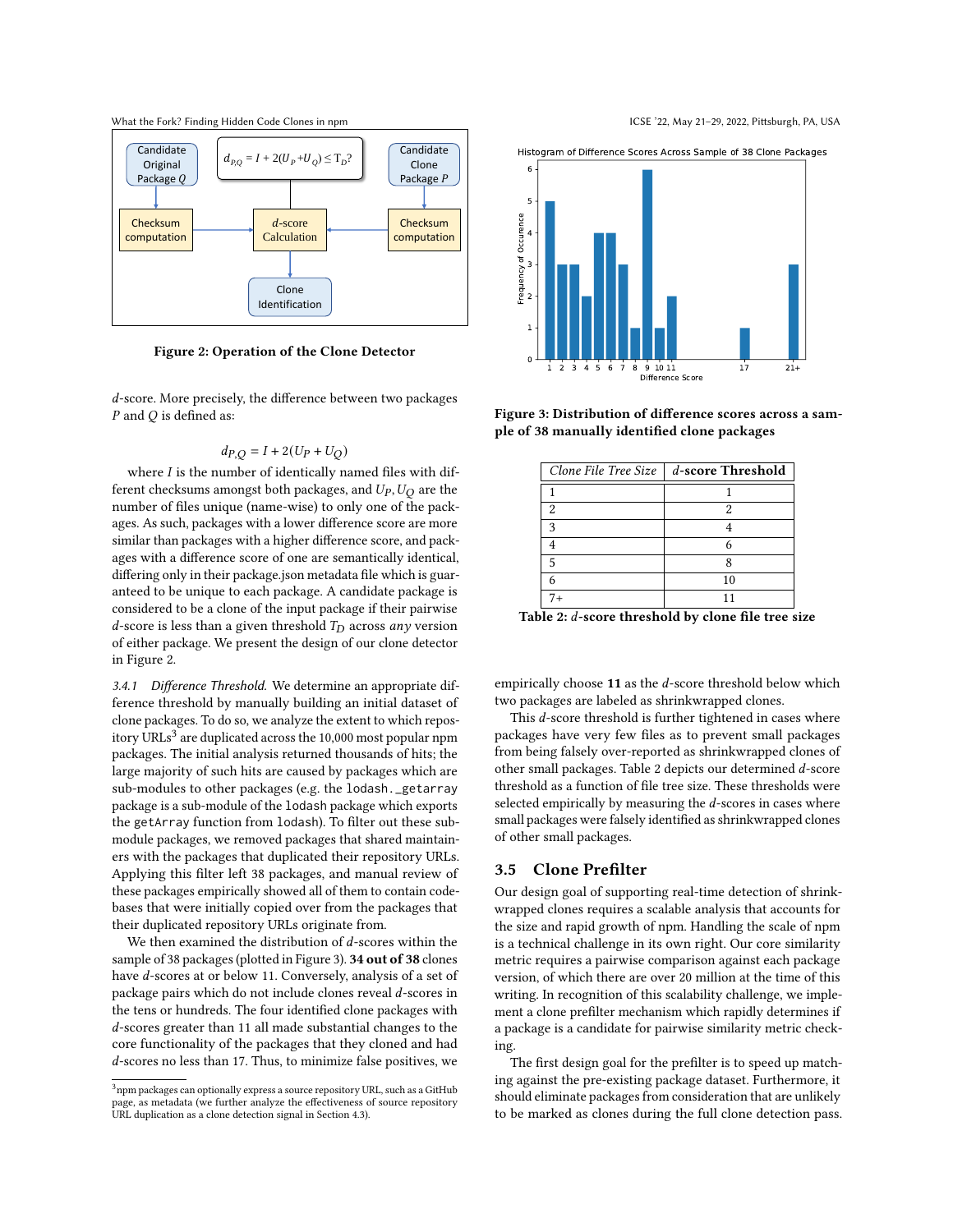



Figure 4: Functioning of the Clone Prefilter

In service of speeding up matching in the prefilter, we aim to precompute as much information as possible about known packages in the repository. However, given the scale of the npm ecosystem, it is also necessary to ensure that: (i) precomputing the necessary information for the entire set of existing packages does not become a significant bottleneck; and (ii) precomputed information has a memory footprint compatible with off-the-shelf hardware. We present a prefilter design meeting those conditions below; the approach is also depicted in Figure [4.](#page-5-1)

Like the clone detector, the prefilter uses folder structure similarity to identify potential clones; however, the similarity metric is purely based on file names (i.e. it uses no information concerning file content). Specifically, a package  $P$  is represented as a fingerprint  $F_P$  defined as  $F_P = \{h(p_1),...,h(p_n)\},\$ where each of  $p_1, ..., p_n$  is a package file path and  $h(p)$  =  $sha256(p)_{1,32}$ , i.e., the 32-bit prefix of the sha256 hash of the  $\mathop{\mathrm{path}}\nolimits^4$  $\mathop{\mathrm{path}}\nolimits^4$ . Computing fingerprints for 20M npm packages takes 29.4 hours. The resulting fingerprint set requires 80.2 GB of in-memory storage. Therefore, this design meets our practicality requirements above.

Given a set of package fingerprints, the prefilter determines whether a target package  $C$  is a candidate clone for an existing package P as follows. First, it computes  $|#F_C - *F_P|$ , i.e., the difference in number of files in each packages. If the result is above a threshold  $T<sub>S</sub>$ , the candidate is dropped. Second, it computes  $\# (F_C \cap F_P)/\# F_C$ , i.e., the overlap between fingerprints normalized by the number of files in the candidate clone. If the result is below a threshold  $T_O$ , the candidate is dropped. Additionally, any packages that share maintainers with package  $C$  are dropped (this is to prevent submodule packages and maintainer-intended duplicate packages from falsely being identified as clones), and further, if package  $C$  contains no source code files, it is excluded from consideration (this is to prevent trivial packages with no code from falsely being identified as clones); otherwise, the candidate is forwarded to the clone detector as depicted in Figure [1.](#page-3-1) Based on ROC curve analysis, we found that setting  $T_S = 2$  and  $T_O = 0.8$  results in a good balance of minimizing false negatives and false positives. In a production deployment, these parameters can be further tuned to satisfy the desired ROC characteristic of the prefilter.

<span id="page-5-1"></span>ICSE '22, May 21-29, 2022, Pittsburgh, PA, USA Elizabeth Wyss, Lorenzo De Carli, and Drew Davidson

<span id="page-5-3"></span>

| Table 3.1                | <b>Prefilter Performance</b> |          |          |
|--------------------------|------------------------------|----------|----------|
| Metric                   | <b>Max Time</b><br>Min Time  |          | Avg Time |
| Add a Package            |                              |          |          |
| to Prefilter             | $0.566$ ms                   | 442 ms   | 5.24 ms  |
| Test a Package           |                              |          |          |
| <b>Against Prefilter</b> | 54.22 s                      | 203.79 s | 70.81 s  |

| Table 3.2               | <b>Clone Detector Performance</b> |                                |                  |
|-------------------------|-----------------------------------|--------------------------------|------------------|
| Metric                  |                                   | Min Time   Max Time   Avg Time |                  |
| <b>First Test</b>       | $174 \text{ ms}$                  | 5,820 ms                       | $319$ ms         |
| <b>Additional Tests</b> | $168$ ms                          | 3,840 ms                       | $255 \text{ ms}$ |
|                         |                                   |                                |                  |

Table 3: Performance metrics related to our shrinkwrapped clone detector and prefilter

The rationale for choosing this particular combination of tests is based on the goal of approximating the  $d$ -score computation, which identifies packages as similar if they have most of their files in common. At the same time, the prefilter ignores file content, resulting in a vastly more efficient computation.

# <span id="page-5-0"></span>4 EVALUATION

To evaluate the practicality and effectiveness of our shrinkwrapped clones detection pipeline, we focus on answering three research questions:

- RQ1: Is the pipeline's performance satisfactory in generating prefilter fingerprints for the entire npm package repository?
- RQ2: Does the pipeline offer real-time performance capable of scaling with the growth rate of npm?
- RQ3: Is the pipeline effective in discriminating shrinkwrapped clones from novel packages?

In the remainder of this section, we detail our methodology used to answer these research questions, we discuss our results, and we present an analysis of detected clone packages.

### 4.1 Performance

We measure the minimum, maximum, and average time that our shrinkwrapped clone detector and prefilter require to perform their operations, and we present the measured performance metrics in Table [3.](#page-5-3) All measurements are collected across 1,000 independent trials on a CentOS Linux 8 server with an Intel Xeon Gold processor operating at 2.1 GHz.

The rest of this subsection discusses the online and offline performance of our shrinkwrapped clone detection pipeline as laid out in RQ1 and RQ2.

Prefilter Fingerprint Generation: Since shrinkwrapped clone detection relies on information about the file structure of every version of every npm package, our pipeline must be able to retrofit the entire npm package repository with reasonable performance. From analyzing every package publicly available on npm, we find that there exists 20,190,452 unique versions of packages on npm. All of these unique package versions must be added to our prefilter's fingerprint database in order for

<span id="page-5-2"></span><sup>&</sup>lt;sup>4</sup>We use this hash function for convenience in our Python prototype; the functioning of the prefilter is largely orthogonal to the choice of function.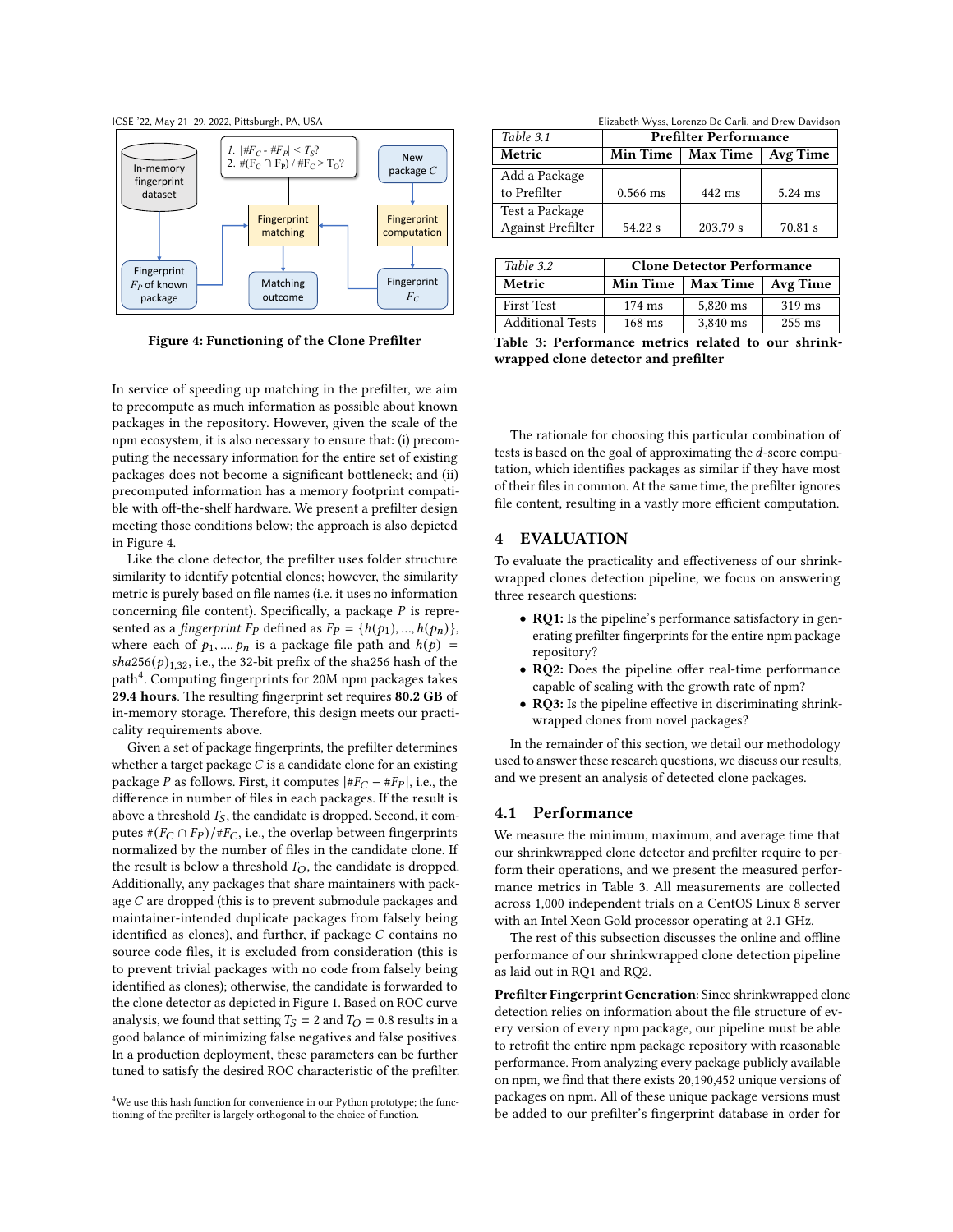What the Fork? Finding Hidden Code Clones in npm **ICSE '22, May 21-29, 2022, Pittsburgh, PA, USA** 

our shrinkwrapped clone detection pipeline to function. Table [3.](#page-5-3)1, row 3, details the time to add a package to the prefilter. Given that our prefilter can add a single package version to its fingerprint database in an average time of 5.24 ms, generating a fingerprint database that contains every unique package version across npm requires 29.39 hours of CPU time. To lessen the required time, this process of adding packages to our prefilter's fingerprint database can be parallelized across multiple CPU cores to reduce the required time to a mere fraction of 29.39 hours. With parallelization in mind, we believe that this performance in generating prefilter fingerprints for the entire npm package repository is reasonable since retroactively generating the prefilter's fingerprint database is a process that only needs to be done once.

Real-time Clone Detection: Because of npm's rapid growth in packages per day, real-time shrinkwrapped clone detection requires performance that scales with the growth rate of npm. At the time of writing, npm is growing at rate of just over 850 new packages per day [\[15\]](#page-10-6). In order to keep up with a new package uploaded to npm, our pipeline requires that the new package is added to the prefilter and tested against the prefilter (ref. to Table [3.](#page-5-3)1), and then any positives reported by the prefilter must be verified with the clone detector. Table [3.](#page-5-3)2 details the time for the clone detector to determine whether a package is a clone of another. Since a candidate clone is typically matched against multiple potential matches from the prefilter, we report analysis times both for the first test and subsequent ones. Subsequent tests are typically faster as file hashes for the candidate clone need only to be computed once.

Given the performance results listed in Table [3,](#page-5-3) our shrinkwrapped clone detection pipeline can perform its required operations on just a single CPU core within 1/850th of a day as long as the prefilter reports fewer than 122 positives on average. In practice, we find that the majority of packages can be tested against our entire shrinkwrapped clone detection pipeline within 72.85 seconds. We note that our shrinkwrapped clone detection process is highly parallelizable and could easily utilize multiple CPU cores if the growth rate of npm or the total positives reported by the prefilter were to increase. As such, we consider the real-time performance of our pipeline to be more than reasonable with respect to the scale and growth rate of npm.

# 4.2 Effectiveness of Clone Detection

We now analyze the effectiveness of our tools in detecting shrinkwrapped clones as described in RQ3.

Clone Detector: Due to the inherent lack of ground truth regarding whether a package is a clone of another package, we rely on random sampling and manual vetting to verify the effectiveness of our shrinkwrapped clone detector. Our true positive verification process is as follows: We first collect a random sample of packages that our clone detector positively identifies as (non-identical) clones of another package. Then, both packages in the identified original-clone relationship are manually examined in terms of their file tree structures and file contents. Lastly, we mark identified clone packages as false positives if their clone relationship cannot clearly be identified

<span id="page-6-0"></span>

Figure 5: Distribution of prefilter false positives across all tested clone packages

from their package files. In a random sample of one hundred packages that our detector reports as clones, We find a total of 94 true positives and 6 false positives.

We find that the false positives reported by our clone detector share a set of common properties that increase the difficulty of clone detection. They are all small packages with limited functionality, they contain very few files, and they have short and nondescriptive names–such as copy, merge, and capitalize. As such, these packages are similar to other small packages that provide independent implementations of similar functionality, and our clone detector can misreport them as clones. Despite the existence of these few false positives, we believe that our clone detector's precision of 94% is satisfactory in accurately detecting shrinkwrapped clones.

Prefilter: We utilize clone packages identified by our detector as the basis for ground truth in evaluating the effectiveness of our prefilter. We randomly sample 1,000 identified clone packages, test them against our prefilter, and then record the total number and kind of positives reported by the prefilter. From this experiment, we find that the recall of our prefilter (i.e., the percentage of correctly identified known clone relationships) is 95.3%. We present the cumulative distribution function of observed false positives identified by our prefilter in Figure [5.](#page-6-0) From this distribution, we find that the median number of false positives reported by our prefilter is 8, although there exists a small portion of input packages that generate false positive quantities in the thousands. This is consistent with the prefilter design goal of maximizing recall at the cost of precision. Given that the prefilter is merely the first step in our shrinkwrapped clone detection pipeline which involves verifying positives using our clone detector, we believe that the quality and quantity of reported positives is quite reasonable, especially with the parallelizable performance of our clone detector.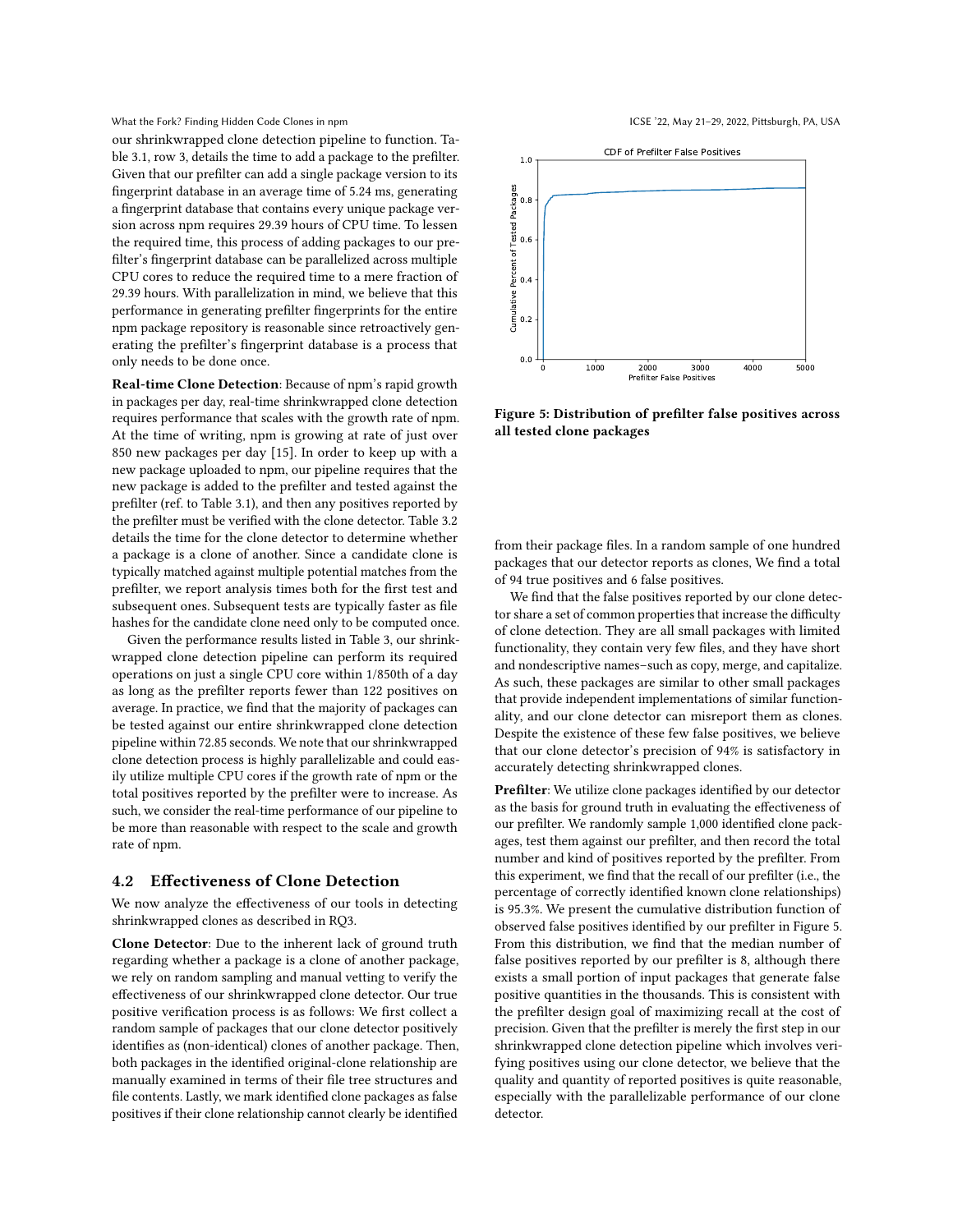<span id="page-7-1"></span>



Figure 6: Distribution of total weekly downloads over all identified clone packages. The 6.7% of clone packages right of the red line have more than 350 weekly downloads and are likely installed by real users

## 4.3 Analysis of Clone Packages

Lastly, we analyze packages that our pipeline identifies as clones in order to quantify and categorize the posture of shrinkwrapped clones across the npm package ecosystem.

Quantifying Total Clones Across the npm Registry: To quantify how many clones potentially exist within the entire npm package registry, we collect a random sample of 6,000 npm packages and test our shrinkwrapped clone detection pipeline against those packages to estimate an upper bound of how many clones exist in the entirety of the npm package registry. Out of the 6,000 randomly sampled packages, our detection pipeline identifies 626, or roughly 10.4% of analyzed packages, to be clones of another npm package. By extrapolating this ratio to the entire npm package ecosystem (1,716,061 packages), we estimate that as many as 178,470 npm packages could be shrinkwrapped clones of other packages or be cloned by other packages. This sheer quantity of packages only amplifies the impact and dangers imposed by the existence of shrinkwrapped clones.

We further analyze the 626 packages positively identified as shrinkwrapped clones by our detection pipeline to quantify the extent to which name-similar clones likely exist within the npm package ecosystem. Clones that are similar in name to the packages that they clone pose a more serious threat to the health of npm given that they lead to much greater confusability in package provenance. We find that 175 out of the 626 identified shrinkwrapped clones, or approximately 28%, have package names such that the cloned package's name is a substring of the clone package's name. While there certainly exists shrinkwrapped clones with dissimilar names, we believe that focusing our analysis on the clones with the most potential to cause harm is the right direction for this work.

Identical Clones and Close Clones: In this analysis, we distinguish between two distinct subsets of clones that our pipeline detects: identical clones and close clones. Identical

ICSE '22, May 21-29, 2022, Pittsburgh, PA, USA Elizabeth Wyss, Lorenzo De Carli, and Drew Davidson

<span id="page-7-0"></span>

| Table 4.1               | <b>Clone Dependents on npm</b> |               |  |
|-------------------------|--------------------------------|---------------|--|
| <b>Dependent Type</b>   | Identical (348)                | Close (5,944) |  |
| <b>Total Dependents</b> | 397                            | 6.496         |  |
| Dependents by           |                                |               |  |
| Same Maintainers        | 160                            | 2,588         |  |
| Dependents by           |                                |               |  |
| Different Maintainers   | 237                            | 3.908         |  |

| Table 4.2       | <b>Clone Repository URLs</b>      |       |  |
|-----------------|-----------------------------------|-------|--|
| <b>URL</b> Type | Identical $(348)$ Close $(5,944)$ |       |  |
| Copied URL      | 210                               | 3,153 |  |
| Unique URL      | 121                               | 2,602 |  |
| No URL          | 17                                | 189   |  |

Table 4: Statistics categorizing identical clones and close clones

clones are identical in contents–character by character–to a specific version of another package (although they may differ in metadata). In contrast, close clones make some sort of modification or extension to the packages that they clone. From analyzing similarly named packages across the entire npm package registry, our shrinkwrapped clones detection pipeline identifies 348 identical clones and 5,944 close clones that are publicly available on npm.

Clone Popularity: The relative popularity of packages can be inferred from npm since the registry publicly provides the weekly download counts of all packages; Figure [6](#page-7-1) depicts the distribution of weekly download counts across all identified clone packages. However, weekly download counts do not accurately represent the quantity of real users of a package since npm mirrors and bots routinely download packages for storage and analysis. The npm development team estimates that packages with fewer than fifty downloads per day are likely never installed by a real user [? ]. From this metric of fifty downloads per day, we identify clones that have weekly download counts greater than 350 as likely installed by real users, and clones that have fewer than 350 weekly downloads as low-impact packages that are likely never installed by real users. We find that 21 out of the identified 348 identical clones and 399 out of the identified 5,944 close clones have more than 350 weekly downloads (ranging from a few hundred to more than ten million) and are very likely to impact real users.

Clone Dependents: Due to package dependencies across npm, it is possible that packages are indirectly installed and utilized as part of other packages. As such, we analyze the extent to which packages across npm depend on identified clone packages to further quantify the use of shrinkwrapped clones. Table [4.](#page-7-0)1 details npm packages that depend on identified clone packages. We find that a total of 397 packages depend on one or more of the identified 348 identical clones, and a total of 6,496 packages depend on one or more of the identified 5,944 close clones. Upon further examination, we find that 160 out of the 397 identical clone dependents are packages that are additionally developed by the same maintainers as the identical clone,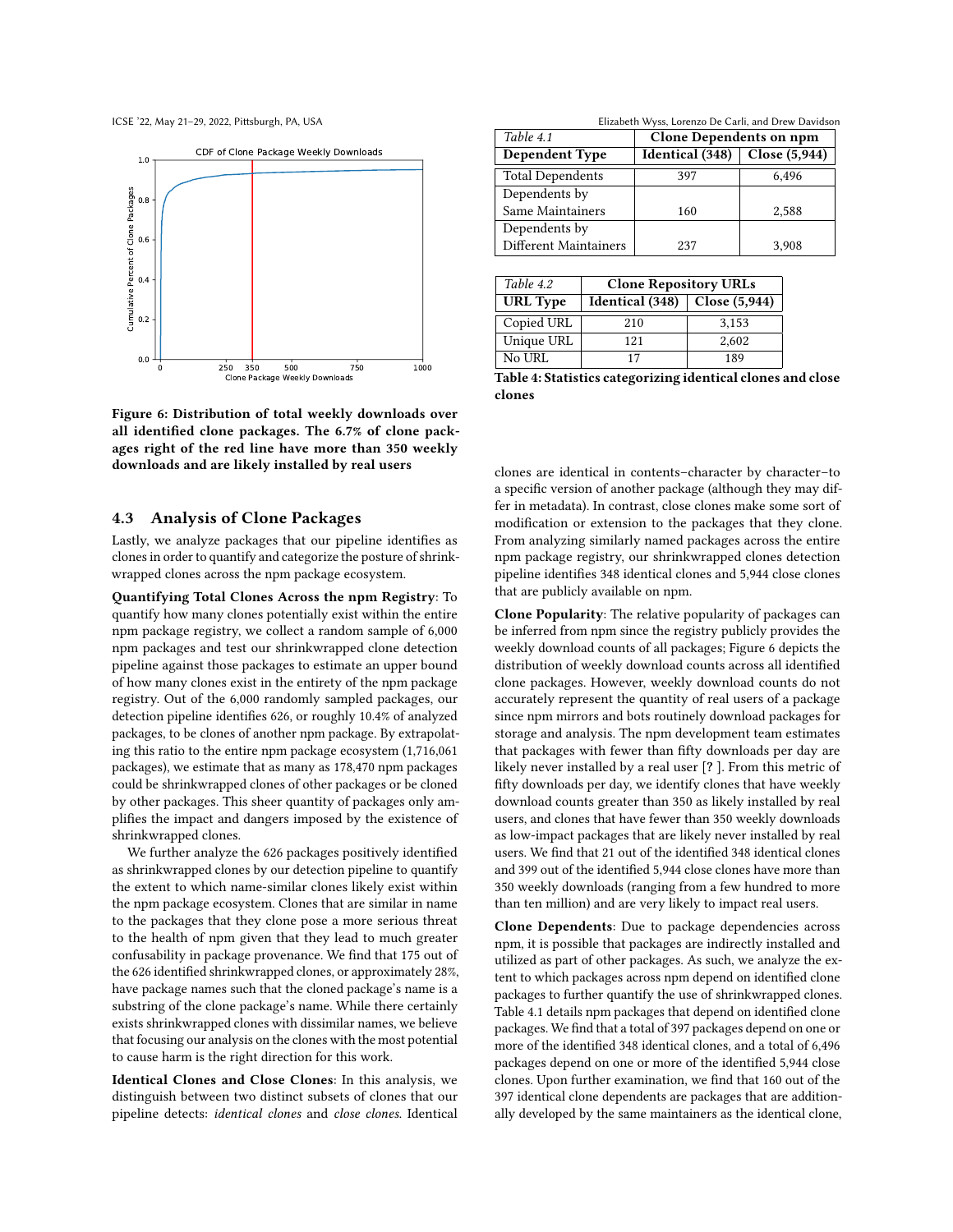<span id="page-8-0"></span>

| What the Fork? Finding Hidden Code Clones in npm                              |                                             | ICSE '22, May 21-29, 2022, Pittsburgh, PA, USA |
|-------------------------------------------------------------------------------|---------------------------------------------|------------------------------------------------|
| Table 5                                                                       | <b>Clone Vulnerability &amp; Popularity</b> |                                                |
| <b>Clone Type</b>                                                             | Identical (348)                             | Close (5,944)                                  |
| Likely Downloaded                                                             | 21                                          | 399                                            |
| More Vulnerable                                                               | 62                                          | 2.304                                          |
| Likely Downloaded AND More Vulnerable                                         | 4                                           | 148                                            |
| More Vulnerable AND Vulnerabilities Undetected by Audit                       | 17                                          | 190                                            |
| Likely Downloaded AND More Vulnerable AND Vulnerabilities Undetected by Audit |                                             | 8                                              |

Table 5: Measured popularity and vulnerability statistics of identical clones and close clones

<span id="page-8-1"></span>

Figure 7: Distribution of total package updates over all identified clone packages

and 2,588 out of the 6,496 close clone dependents are packages that are also developed by the same maintainers as the close clone. This tendency for package maintainers to utilize their own shrinkwrapped clone packages as dependencies in additional packages that they develop could suggest one reason as to why package maintainers create clone packages–they intend to use their functionality for development purposes. Due to the existence of a large quantity of shrinkwrapped clone dependents, the total impact of clone packages is increased, since clone packages are installed unknowingly whenever a user installs a package that depends on a clone.

Clone Maintenance: Packages that are rarely or never maintained pose issues of health to the npm package ecosystem because it is less likely that their bugs and security vulnerabilities are ever addressed. We examine the update history of clone packages to determine if these packages are well-maintained or published yet forgotten. Figure [7](#page-8-1) illustrates the distribution of total package updates across all identified clone packages. We find that 209 out of the identified 348 identical clones and 2,744 out of the identified 5,944 close clones have never received a single package update. This lack of maintenance poses a serious threat to the health of the npm registry.

Latent Vulnerabilities in Clones: The greatest danger that shrinkwrapped clones pose is that they can contain old vulnerabilities with known exploits that used to be present in the packages that they clone. We analyze the extent to which

clones contain latent vulnerabilities by scanning the npm advisory database for vulnerabilities in the clone's dependencies, in the relevant version of the cloned package, and in the clone itself. We find that 62 out of the identified 348 identical clones and 2,304 out of the identified 5,944 close clones contain vulnerabilities that are not present in the most up-to-date version of the cloned package. Most of the identified vulnerabilities are located in outdated versions of clone dependencies, and these kinds of vulnerabilities could be resolved if a user executes an npm audit to fix known vulnerabilities within their installed packages. However, vulnerabilities that exist directly in the code of a cloned package version will also exist in the code of the corresponding clone, and even an npm audit cannot detect these vulnerabilities since the npm frontend lacks awareness of clone relationships. We find that 17 out of the 62 more vulnerable identical clones and 190 out of the 2,304 more vulnerable close clones potentially contain these kinds of latent vulnerabilities that are undetectable by standard auditing procedure.

Because it is possible that a close clone package maintainer could independently discover and fix a vulnerability copied over from a cloned package, we randomly sample 20 of the 190 close clones containing potentially unreported vulnerabilities, and we manually verify whether the vulnerability found in the cloned package is still present in the clone package. We find that in 18 cases, the vulnerability is present in the clone and undetected by an npm audit, and we find that in 2 cases, the package identified as a clone was falsely identified as a clone. Hence, these previously undetected vulnerabilities are quite prevalent, and even a security-conscious npm user cannot fix them with the auditing tools provided by npm.

We also examine the intersection between clone package popularity and clone package vulnerabilities to determine whether real users are likely impacted by these vulnerabilities. These intersecting subsets of identified clones are described in Table [5.](#page-8-0) We find that 4 out of the 21 identical clones with more than 350 weekly downloads and 148 out of the 399 close clones with more than 350 weekly downloads contain latent vulnerabilities not present in the most up-to-date version of the cloned package. We further discovered that 8 of the 148 vulnerable close clones likely downloaded by real users also contain vulnerabilities that are not detected by an npm audit, and one of these 8 clones, @evocateur/npm-registry-fetch, has more than one million weekly downloads. As such, we conclude that clone vulnerabilities pose an imminent threat to the npm package ecosystem because they are exposing real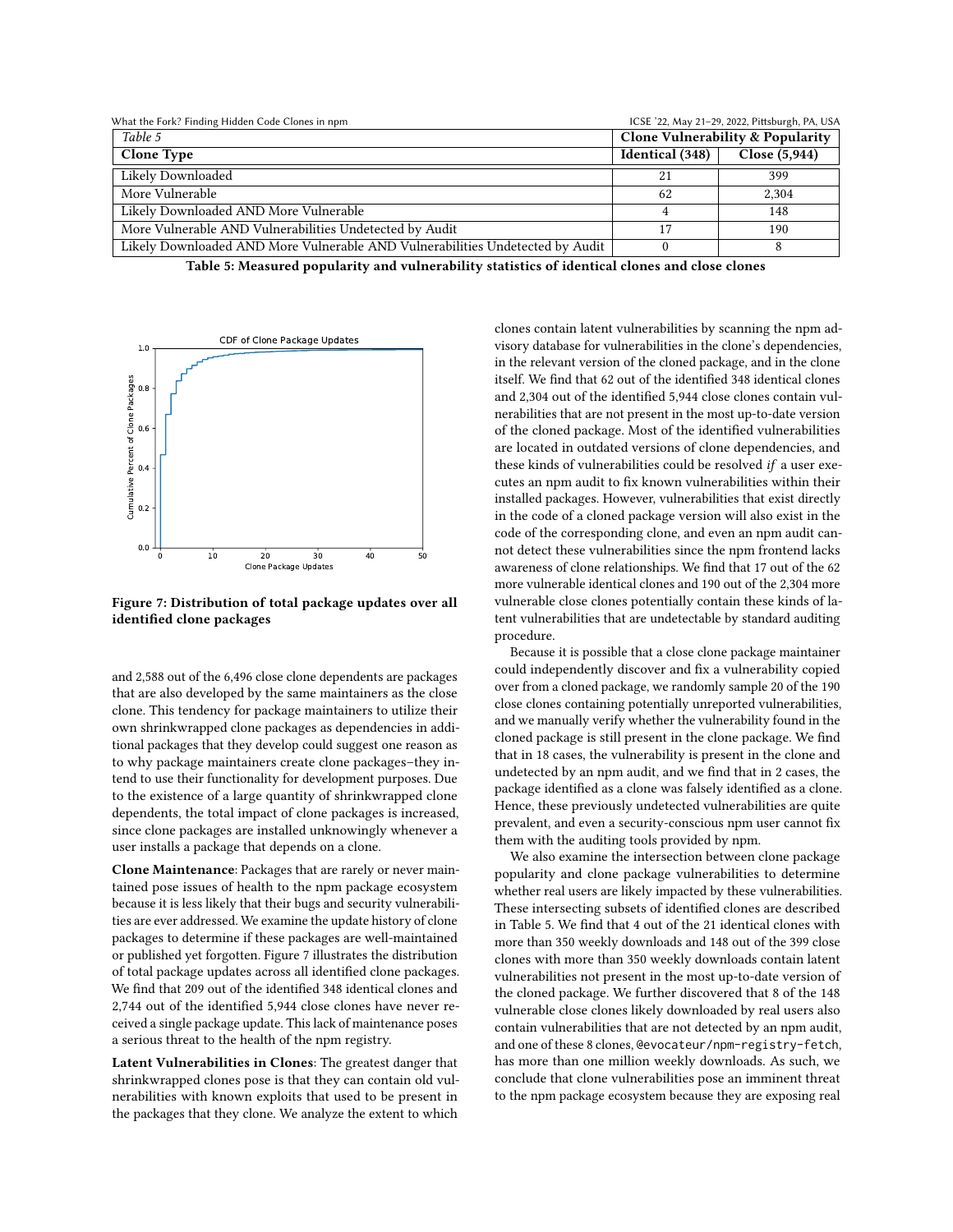#### ICSE '22, May 21-29, 2022, Pittsburgh, PA, USA Elizabeth Wyss, Lorenzo De Carli, and Drew Davidson

users to known exploits of old vulnerabilities and are evading reasonable detection by security-conscious users.

Clone Repositories: In npm, package metadata often contains a repository URL pointing to where the package code resides, typically in the form of a GitHub URL. We analyze whether identified clones copy the repository URL of the package that they clone to determine if repository URLs could serve as a sufficient signal in detecting shrinkwrapped clones. The breakdown of repository URLs across identified clone packages is detailed in Table [4.](#page-7-0)2. Because identical clones can define their own distinct metadata, we find that out of the identified 348 identical clones, 210 copy the repository URL of the cloned package, 121 have a unique repository URL, and 17 do not provide a repository URL. Out of the 5,944 identified close clones, we find that 3,153 copy the repository URL of the cloned package, 2,602 have a unique repository URL, and 189 do not provide a repository URL. We compare these URL ratios to the npm registry as a whole, where 65% of packages provide a repository URL and 35% of packages do not. Hence, package repository URLs can provide some good insight into validating package clone relationships, but they are not sufficient as a clone detection signal.

# <span id="page-9-0"></span>5 DISCUSSION

### 5.1 Disadvantages and Benefits of Clones

The existence of identical clones offers no benefit to the npm ecosystem since npm already allows shrinkwrapping dependencies, where specific versions of packages can be specified as dependencies. Identical clones simply introduce more potentially vulnerable and less-documented packages to npm, and in particular, identical clones offer no functional benefit over using a shrinkwrapped version of the cloned package.

The existence of close clones offers some benefit to developers requiring modified packages, but npm lacks direct support for this, such as through forking packages. This leads to clones on npm being poorly documented, prone to latent vulnerabilities, and lacking maintenance.

In both cases, having a technique which can identify clones can offer benefits. Creators of identical clones can be redirected to use the npm shrinkwrap feature instead. Clones with functional differences can be explicitly linked to their original packages so that an auditing team discovering a vulnerability in one package can check whether the same exists in the other.

# 5.2 Future Work

While this work focuses on the detection and classification of shrinkwrapped clones, we identify several directions for future work, most notably in mitigating the dangers that shrinkwrapped clones pose.

Registry Integration of Forking. We note that registry support for forking packages and tracking fork relationships would help to mitigate many of the ecosystem health concerns introduced by shrinkwrapped clones. With explicitly labeled fork relationships, package confusability would be reduced, the update history and authorship of fork packages

would be transparent, and vulnerabilities discovered in forked packages would also be detectable in fork packages.

Forking integration could be implemented directly into npm with the assistance of registry maintainers, or it could be implemented independently in a mirror of the npm registry. The greatest challenge posed in accomplishing this integration is in manually retrofitting existing clone packages as official forks. We believe that our clone detection pipeline, unwrapper, would aid greatly in this process, although it is still a challenging problem of scale to tackle given the total size of the npm package registry.

Clone Update Patching. We consider the implementation of patching tools capable of applying security critical updates to clone packages to be another worthwhile direction for future work. With knowledge of clone relationships and critical updates to cloned packages, code patches for old vulnerabilities and bugs are identifiable. These patches can then be applied to clone packages, thus resolving critical issues that have previously been fixed in their corresponding cloned packages.

The greatest challenge posed by this approach is that programatically altering code, especially in highly dynamic programming languages such as JavaScript, is notoriously difficult. Although many patches applied to packages are very straightforward in nature, a patching tool will likely encounter many patches that are difficult or impossible to programatically resolve. As such, we leave navigating this challenge as an avenue for future work.

# <span id="page-9-1"></span>6 RELATED WORK

Detection of Code Clones: There is a significant body of work on the detection of code clones, i.e., instances where a software is duplicated without maintaining clear attribution of the original source code. Early efforts were based on extraction of lexical features as fingerprints. Moss [\[37\]](#page-11-12), by Schleimer et al., is based on a winnowing algorithm to select small sections of source code, which are then used as fingerprints. Many similar approaches utilize n-grams to extract fingerprints. Smith and Horwitz [\[38\]](#page-11-8) propose a clone detection algorithm based on the identification of least-frequent n-grams. Kim et al. [\[25\]](#page-11-5) use similarities in locality-disjoint n-grams for clone detection. Ishio et al. [\[21\]](#page-11-3) propose a clone detection approach based on identification of minimum-valued sets of n-gram hashes. NIL [\[29\]](#page-11-6), by Nakagawa et al., utilizes the longest common subsequence of n-grams to detect clones with extensive modifications.

Deckard [\[22\]](#page-11-4), by Jiang et al., uses a novel AST clustering algorithm for identification of similar code. CLEVER [\[30\]](#page-11-7), by Nayrolles and Hamou-Lhadj, detects clones based on similarities within code blocks modified by commits in version control systems. For a review of other similar works, we refer the reader to Merlo et al. [\[9\]](#page-10-7). More recent work investigates the application of modern machine learning techniques to the problem [\[42,](#page-11-13) [45\]](#page-11-14).

Many of the above techniques focus on clones that insert and delete statements of code, yet within the domain of npm we observe significant clones that exhibit complex syntactic modifications that lie outside the models of existing clone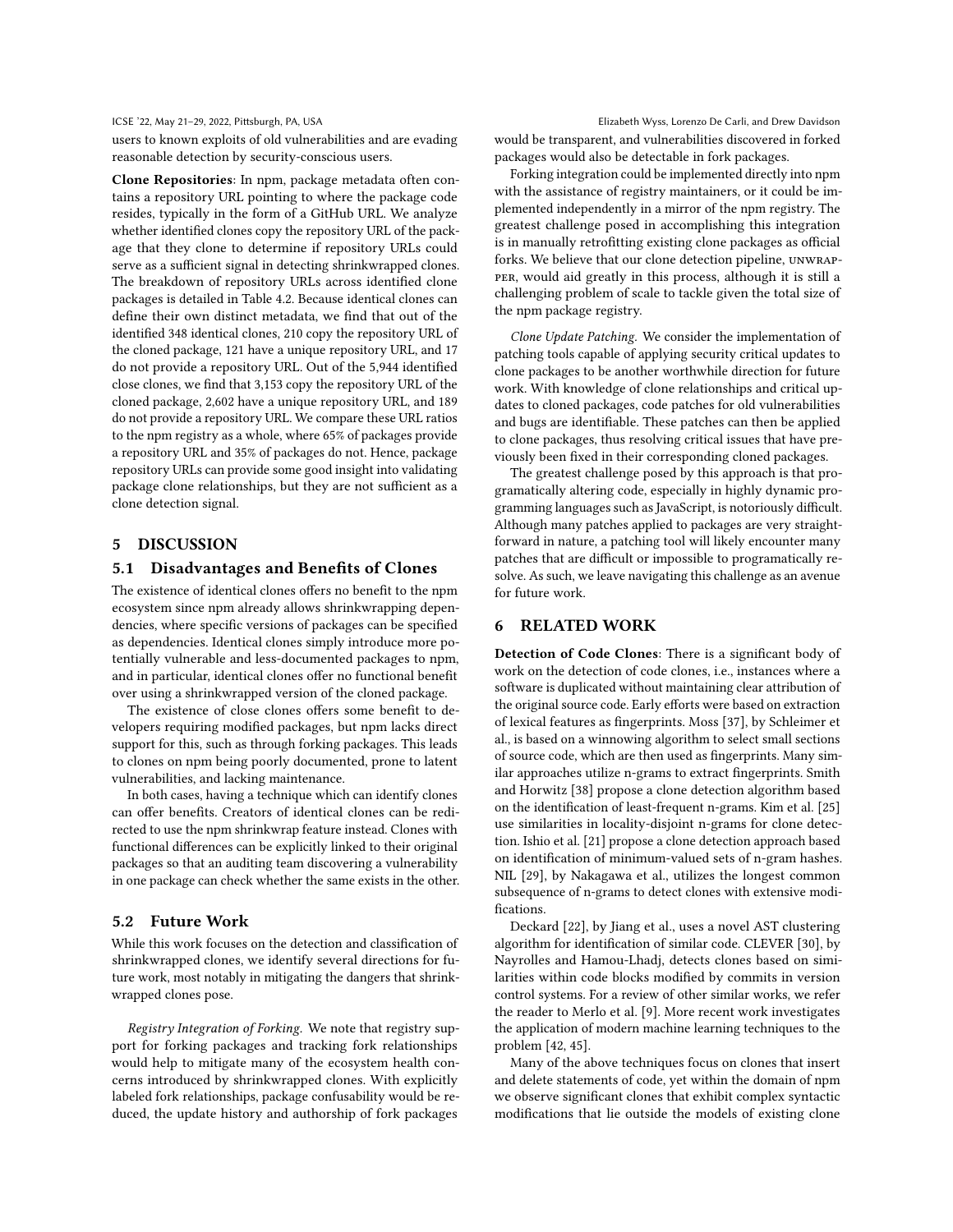What the Fork? Finding Hidden Code Clones in npm **ICSE 122, May 21-29, 2022, Pittsburgh, PA, USA** 

detectors. In our work, we eschew code-based features for metadata analysis due to these domain-specific challenges and performance requirements in order to operate at scale. Efficiently and effectively integrating the techniques above for clone detection is an interesting direction for future work.

Provenance Inference: Our work specifically attempts to address which package has been cloned, as opposed to simply classifying a package as a clone. In this regard, our work has some similarities to previous works that attempt to infer the provenance of code. A related problem in provenance inference is that of authorship attribution [\[23\]](#page-11-15): mapping a software sample, either in binary [\[7,](#page-10-8) [12\]](#page-10-9) or source code [\[10\]](#page-10-10), to the developer who created it. Our work explicitly considers the effect of similarity on the security and stability of the languagebased ecosystem in which the clone appears. Furthermore, authorship information alone is not sufficient to detect clones, since an author may create numerous legitimate packages, and many packages are the result of many distinct contributors.

Characterization of Package Repositories: Previous research has investigated the structure and evolution of various package repositories [\[19,](#page-11-16) [36,](#page-11-17) [43\]](#page-11-18). However, these works do not specifically analyze or discuss their security. Unlike these past works, our work seeks to characterize and address a specific security-relevant phenomenon present in the npm package repository (which we believe generalizes to other repositories as well).

Security and Stability of Package Repositories: A number of previously published works have investigated the effect of dependencies on the security and stability of software stored in package repositories, chiefly npm [\[6,](#page-10-0) [14,](#page-10-11) [16,](#page-10-12) [20,](#page-11-19) [26,](#page-11-20) [34,](#page-11-21) [41,](#page-11-9) [46\]](#page-11-22). Other package managers have also been an object of study [\[8,](#page-10-13) [13,](#page-10-14) [28\]](#page-11-23). More generally, poorly vetted dependencies represent an example of supply-chain security issue, a topic that has been discussed extensively [\[11,](#page-10-15) [27,](#page-11-24) [35,](#page-11-25) [40,](#page-11-26) [44\]](#page-11-27) and has recently received renewed attention [\[1\]](#page-10-16). Finally, some recently proposed techniques aim at directly identifying malicious packages via code and/or metadata analysis [\[17,](#page-11-2) [18,](#page-11-28) [39\]](#page-11-1). Rather than analyzing existing dependencies and vulnerabilities, our work focuses on identifying hidden relationships—and thus potential security issues—between packages. To our knowledge, our work is the first to identify the shrinkwrapped clone phenomenon as a cause of security and stability issues.

#### <span id="page-10-3"></span>7 CONCLUSION

The hygiene of package repositories is an important concern for the usability of language ecosystems. Programmers rely on the ecosystem to discern which packages are appropriate for their requirements, to deliver patches to package code, and to communicate vulnerabilities or bugs. Package maintainers rely on the ecosystem to credit their contributions appropriately. Maintaining package provenance is key to these capabilities.

In this work, we describe a phenomenon that we call shrinkwrapped clones. This phenomenon threatens the hygiene of the repository by obscuring the provenance of individual packages, weakening the security and usability of the entire language ecosystem. We analyze npm, and show that shrinkwrapped clones are observable. We show the harms of shrinkwrapped clones by reporting on instances that we found of clone packages that present older, vulnerable versions of other packages. Furthermore, we discover cases in which obscuring the provenance of these packages limits the reporting of security flaws and the deployment of patches in practice.

To address these issues, we have developed an analysis that is capable of detecting shrinkwrapped clones and restoring the provenance of a package. We implemented our analysis in a prototype tool we call unwrapper, which is capable of operating efficiently, in real-time at the scale of the entire npm repository. Tools such as unwrapper are a step towards mitigating the threat of shrinkwrapped clones and improving the hygiene of language ecosystems.

# 8 ACKNOWLEDGEMENTS

We thank the anonymous reviewers for their insightful feedback that greatly aided us in improving this work. This work was partially supported by a generous gift from the Google Open Source Security Team.

# **REFERENCES**

- <span id="page-10-16"></span>[1] 2021. Executive Order on Improving the Nation's Cybersecurity. https://www.whitehouse.gov/briefing-room/presidentialactions/2021/05/12/executive-order-on-improving-the-nationscybersecurity/.
- <span id="page-10-1"></span>[2] 2021. Fork a Repo. [https://docs.github.com/en/get-started/quickstart/for](https://docs.github.com/en/get-started/quickstart/fork-a-repo) [k-a-repo](https://docs.github.com/en/get-started/quickstart/fork-a-repo)
- <span id="page-10-5"></span>[3] 2021. Grafeas Kritis. <https://github.com/grafeas/kritis>
- <span id="page-10-4"></span>2021. OSSF Package Feeds. <https://github.com/ossf/package-feeds>
- <span id="page-10-2"></span>[5] 2022. Open Science Framework. <https://osf.io>
- <span id="page-10-0"></span>Rabe Abdalkareem, Olivier Nourry, Sultan Wehaibi, Suhaib Mujahid, and Emad Shihab. 2017. Why Do Developers Use Trivial Packages? An Empirical Case Study on Npm. In Proceedings of the 2017 11th Joint Meeting on Foundations of Software Engineering (Paderborn, Germany) (ESEC/FSE 2017). Association for Computing Machinery, New York, NY, USA, 385–395.
- <span id="page-10-8"></span>[7] Saed Alrabaee, Paria Shirani, Lingyu Wang, Mourad Debbabi, and Aiman Hanna. 2018. On Leveraging Coding Habits for Effective Binary Authorship Attribution. In ESORICS.
- <span id="page-10-13"></span>[8] Anish Athalye, Rumen Hristov, Tran Nguyen, and Qui Nguyen. 2014. Package Manager Security. Technical Report. [https://pdfs.semanticschol](https://pdfs.semanticscholar.org/d398/d240e916079e418b77ebb4b3730d7e959b15.pdf) [ar.org/d398/d240e916079e418b77ebb4b3730d7e959b15.pdf](https://pdfs.semanticscholar.org/d398/d240e916079e418b77ebb4b3730d7e959b15.pdf)
- <span id="page-10-7"></span>Stefan Bellon, Rainer Koschke, Giulio Antoniol, Jens Krinke, and Ettore Merlo. 2007. Comparison and Evaluation of Clone Detection Tools. IEEE Transactions on Software Engineering 33, 9 (Sept. 2007), 577–591. [10] Steven Burrows, Alexandra L. Uitdenbogerd, and Andrew Turpin. 2009. Ap-
- <span id="page-10-10"></span>plication of Information Retrieval Techniques for Source Code Authorship Attribution. In DASFAA.
- <span id="page-10-15"></span>[11] Mircea Cadariu, Eric Bouwers, Joost Visser, and Arie van Deursen. 2015. Tracking known security vulnerabilities in proprietary software systems. In SANER.
- <span id="page-10-9"></span>[12] Aylin Caliskan, Fabian Yamaguchi, Edwin Dauber, Richard Harang, Konrad Rieck, Rachel Greenstadt, and Arvind Narayanan. 2018. When Coding Style Survives Compilation: De-Anonymizing Programmers from Executable Binaries. In NDSS.
- <span id="page-10-14"></span>[13] Justin Cappos, Justin Samuel, Scott Baker, and John H Hartman. 2008. A look in the mirror: Attacks on package managers. In Proceedings of the 15th ACM conference on Computer and communications security. 565–574.
- <span id="page-10-11"></span>[14] Kyriakos Chatzidimitriou, Michail Papamichail, Themistoklis Diamantopoulos, Michail Tsapanos, and Andreas Symeonidis. 2018. Npm-miner: An infrastructure for measuring the quality of the npm registry. In 2018 IEEE/ACM 15th International Conference on Mining Software Repositories (MSR). IEEE, 42–45.
- <span id="page-10-6"></span>[15] Erik DeBill. 2021. Modulecounts. <http://www.modulecounts.com/>
- <span id="page-10-12"></span>[16] Alexandre Decan, Tom Mens, and Eleni Constantinou. 2018. On the impact of security vulnerabilities in the npm package dependency network.